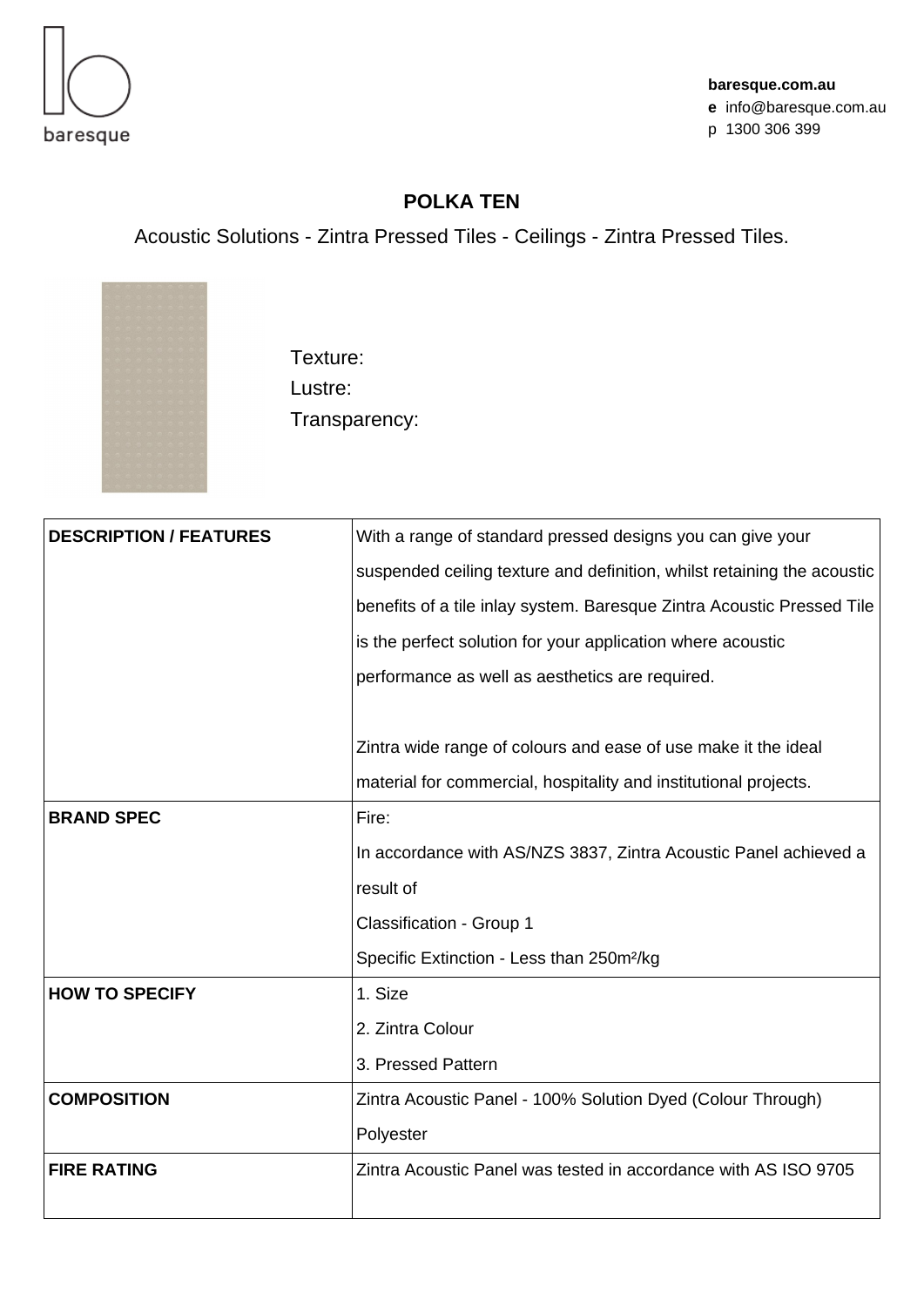

|                               | 2003 for the purpose of                                               |
|-------------------------------|-----------------------------------------------------------------------|
|                               | determining the Group Number classification as required by the        |
|                               | <b>Building Code of</b>                                               |
|                               | Australia for the control of fire spread on interior wall and ceiling |
|                               | linings.                                                              |
|                               |                                                                       |
|                               | The result achieved was:                                              |
|                               | Classification - Group 1                                              |
|                               | Specific Extinction - Less than 250mÂ <sup>2</sup> /kg                |
| <b>STANDARD SIZE</b>          | 595mm x 595mm or 595mm x 1190mm                                       |
| <b>FINISHES AVAILABLE</b>     | Zintra Acoustic. Available in the Zintra Acoustic 24mm colour range.  |
| <b>INDOOR/OUTDOOR</b>         | Indoor only                                                           |
| <b>WET AREAS</b>              | <b>No</b>                                                             |
| <b>CUSTOMISABLE</b>           | Size - Yes. Tool making fees apply                                    |
|                               | Zintra Colour - Yes. 200 sheet minimum                                |
| <b>LEAD TIME</b>              | 2-3 weeks + 1 week for Western Australia                              |
| <b>SUGGESTED INSTALLATION</b> | Baresque's Zintra Acoustic Pressed Tiles are designed to fit into     |
|                               | new or existing suspended ceiling grid systems or direct stuck onto   |
|                               | the wall.                                                             |
|                               | If used as wall cladding, the tolerance of +/- 2mm on the pressed     |
|                               | section should be taken into account. It is recommended to leave an   |
|                               | express gap between panels to avoid noticing any variation in         |
|                               | thickness.                                                            |
|                               | Check out the Baresque Zintra Panel Handling Fabrication              |
|                               | Installation Guide on the DOWNLOADS tab for more details.             |
| <b>CARE INSTRUCTIONS</b>      | Remove spills immediately using damp, clean cloth.                    |
|                               |                                                                       |
|                               | Dab Zintra with a clean, soft white cloth dampened with a mild        |
|                               | solution of liquid detergent and warm water. Repeat using only clean  |
|                               |                                                                       |